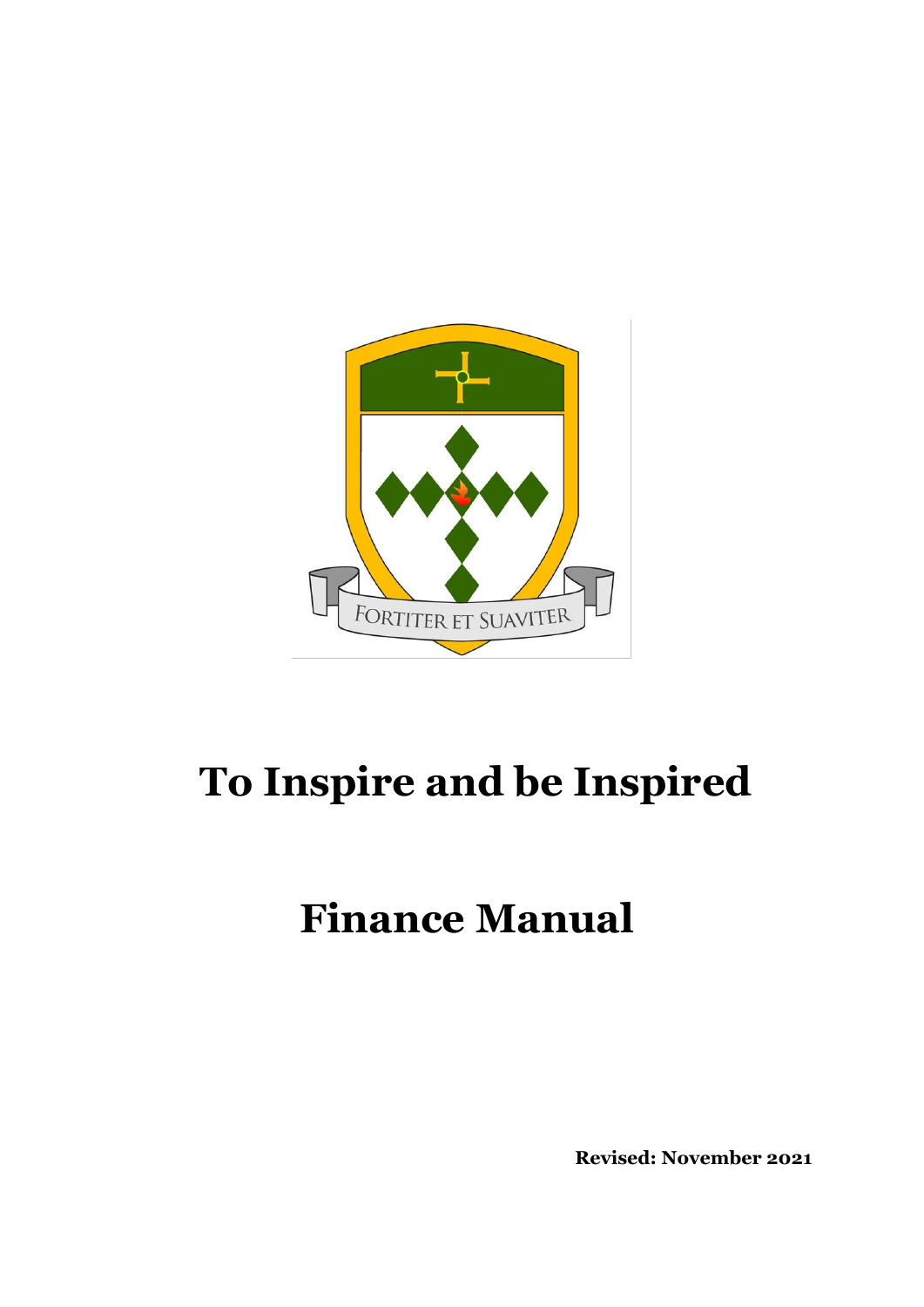# **Table of Contents**

| $\mathbf{1}$   | <b>Financial Regulations</b>               | Page 2 |
|----------------|--------------------------------------------|--------|
| $\overline{2}$ | Organisation and Responsibility            | Page 2 |
| 3              | <b>Financial Planning</b>                  | Page 4 |
| 4              | <b>Financial Control and Monitoring</b>    | Page 5 |
| 5              | Procurement, Ordering and Paying for Goods |        |
|                | and Services                               | Page 5 |
| 6              | Income                                     | Page 5 |
| 7              | <b>Charging Policy</b>                     | Page 6 |
| 8              | School Fund                                | Page 6 |
| 9              | <b>Imprest and Petty Cash Accounts</b>     | Page 6 |
| 10             | <b>Security and Asset Control</b>          | Page 7 |
| 11             | Payroll                                    | Page 8 |
|                | <b>Appendices</b>                          |        |
|                | Appendix 1 – Terms of Reference            | Page 9 |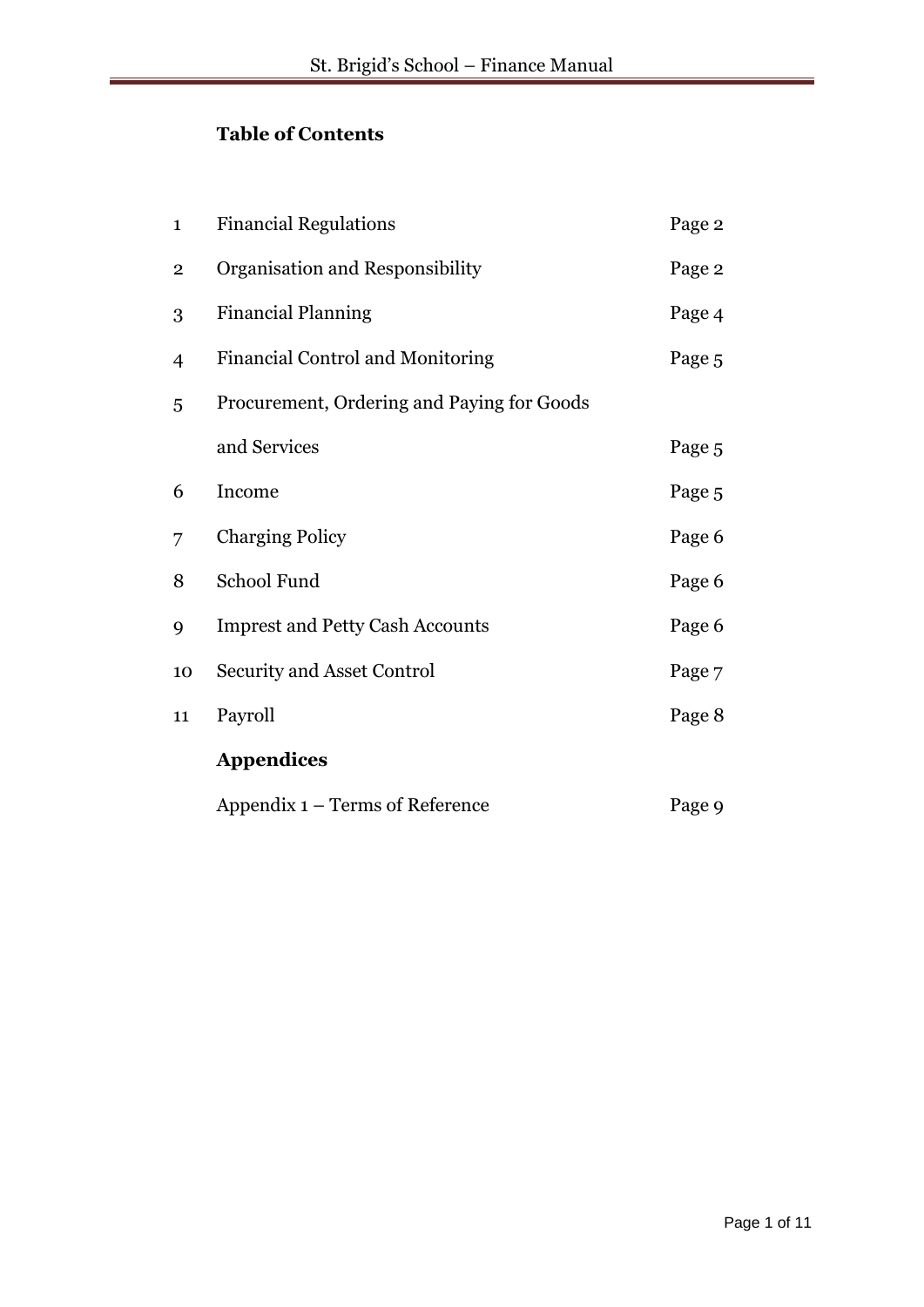# **1. Financial Regulations**

- 1.1 The Financial Regulations are a part of Denbighshire County Council's constitution (July 2016) and provide the framework for managing the Council's financial affairs. They apply to every Member and Officer of the Council and anyone acting on its behalf. Failure to comply with the Financial Regulations may result in disciplinary action.
- 1.2 The constitution can be found on the council's website, under 'Your Council' or on the 'Finance Manual' sub-directory on the Hwb All Staff drive.
- 1.3 The Financial Regulations govern all aspects of financial control for the Council, including accounting procedures, budget setting, budget monitoring, budget control, internal controls, asset management, banking, income, payroll and contract procedure rules.
- 1.4 The Financial Regulations set minimum requirements and maximum authorisation limits. Governors, however, are free set their own regulations, provided that they meet the minimum requirements and do not exceed any maximum authorisation limits set out.
- 1.5 In addition, Denbighshire County Council has produced a document entitled "Scheme for Financing School" (May 2013) which sets out the financial relationship between the Council and schools. A copy can be found on the 'Finance Manual' sub-directory on the Hwb All Staff drive.
- 1.6 **Where no alternative requirements, lower authorisation limits, or additional regulations, are specified by the Governors, those specified within the Financial Regulations will apply.**

# **2. Organisation and Responsibility**

- 2.1 This manual, in conjunction with the Council's Financial Regulations, applies to the School's Delegated Budget and School Fund only – it does **not** apply to St. Brigid's School Limited.
- 2.2 The Board of Governors is responsible for ensuring that the School meets all obligations placed upon it by the Welsh Government and Denbighshire County Council.
- 2.3 In order to better fulfil its obligations, the Board of Governors is divided into a number of Committees. The majority of operational financial matters are delegated to the Governors' Finance Committee (Please refer the Finance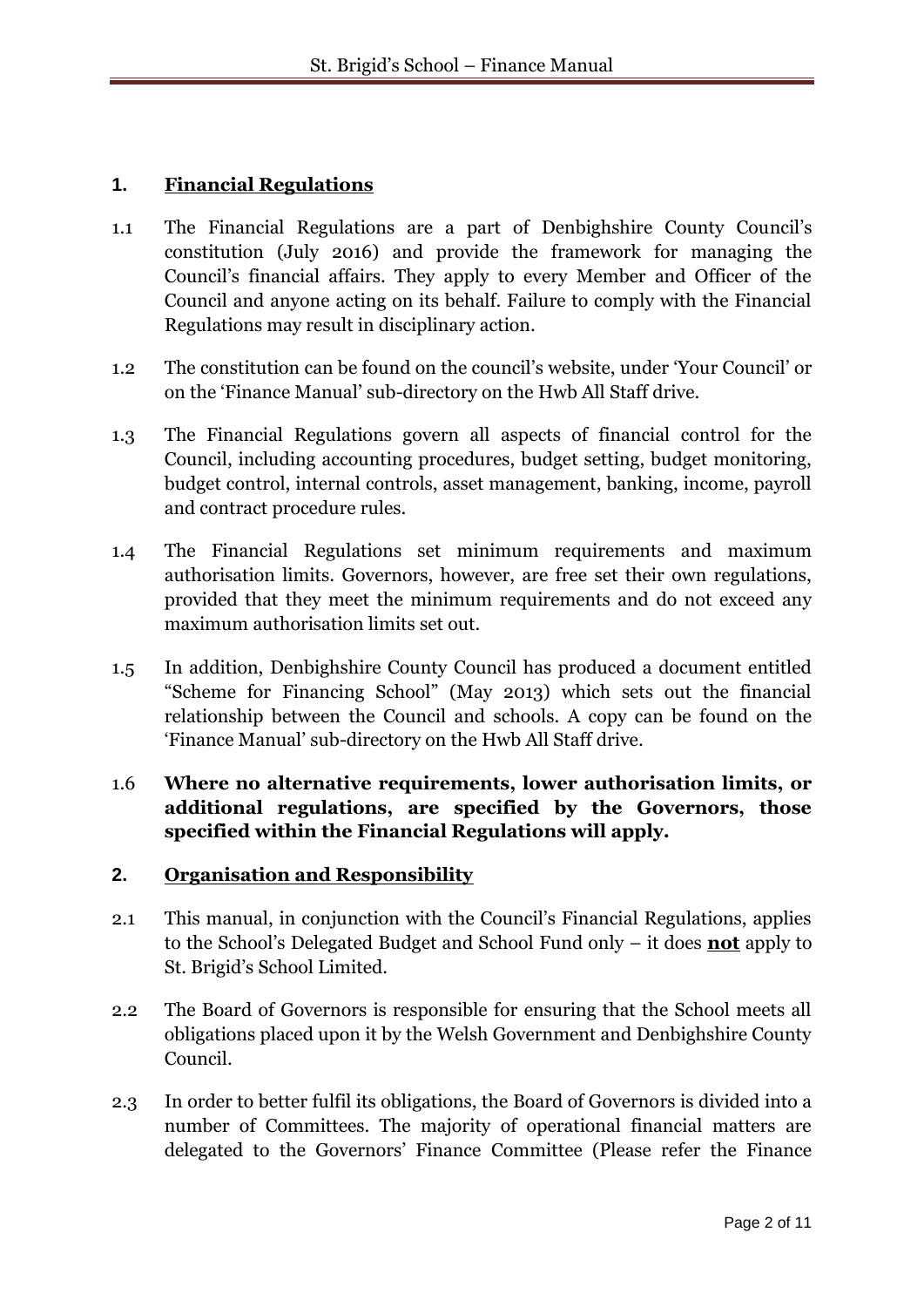Committee's Terms of Reference – Appendix 1). The Governing Body, however, is **not** permitted to delegate:

- Approval of the school's annual budget; and
- Agreement of any special financial measures with Denbighshire County Council.
- 2.4 The Head Teacher has responsibility for:
	- The management of the school's financial position at a strategic and operational level;
	- The management of effective systems of internal control; and
	- The management of other financial issues.
- 2.5 The Head Teacher is the person with overall responsibility, to the Governing Body, for the financial management of the School. The Head Teacher will ensure that the Governing Body is provided with financial advice, that proper and adequate financial systems and controls are in place and that the accounts are prepared and maintained in accordance with the requirements of the Governing Body and Denbighshire County Council.
- 2.6 Whilst all financial duties are delegated to the Business and Finance Manager, they remain the ultimate responsibility of the Head Teacher.
- 2.7 Members of the Governing Body and all School staff have a responsibility to avoid any potential conflict between their own business and personal interests and the affairs and interests of the School. To assist with this, a register of business and pecuniary interests (Register of Interests) is maintained by the Business and Finance Manager.
- 2.8 The Register of Interests is available for inspection at each meeting of the Board. It is also freely available for inspection by governors, staff, parents and auditors.
- 2.9 Any Governor, or member of staff, who has an interest in any business tendering for a contract, or other work, for the School will not form part of any Committee, or group, involved in the tendering process or in awarding the contract or work.
- 2.10 As a general rule, Governors and members of staff must **not** accept, from contractors or potential contractors, or from any firm, organisation or individual with whom the School has had, is having or may have dealings of any kind,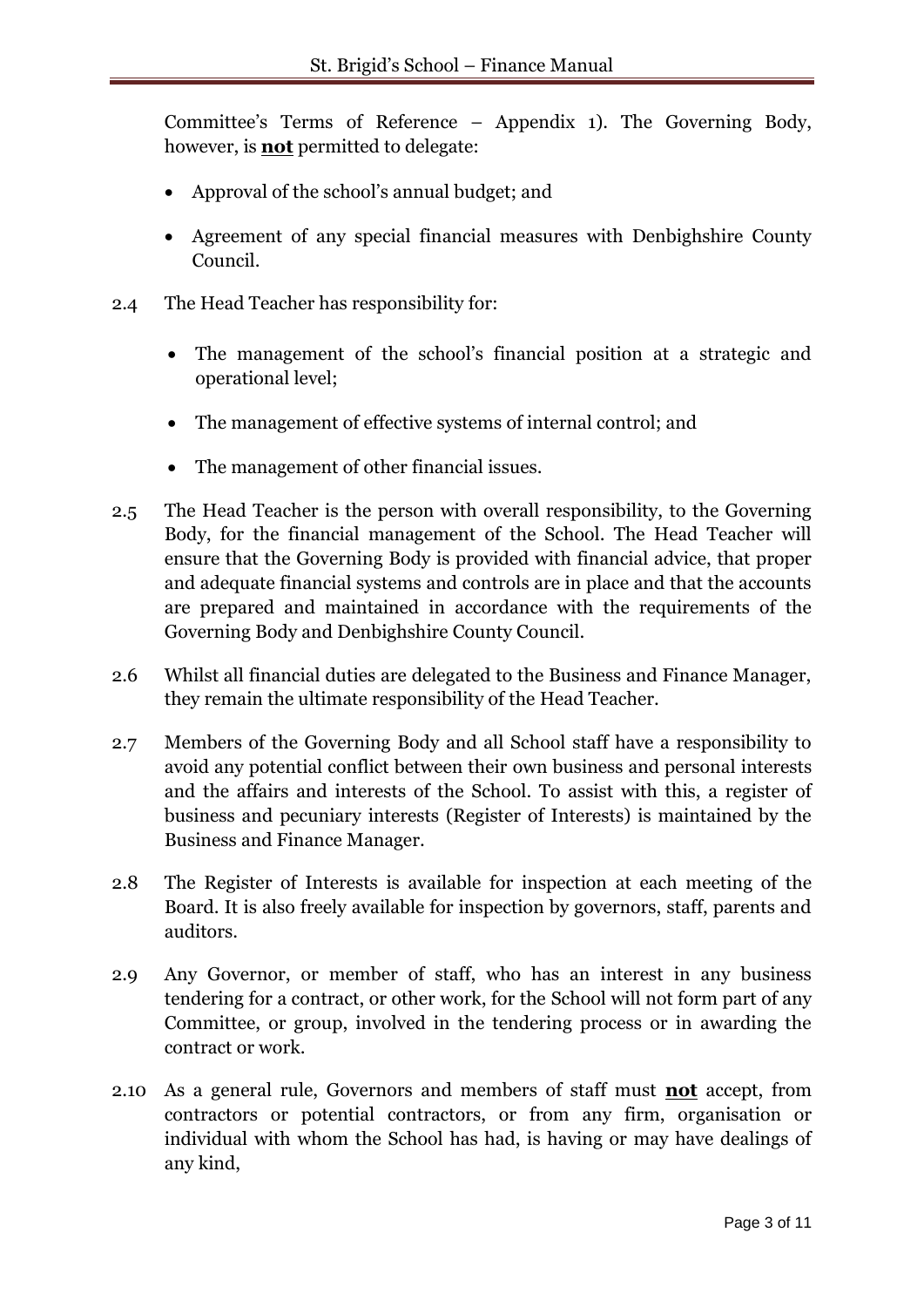- Any gift; or
- Any hospitality

without the express written authorisation of the Head Teacher and Chair of Governors (unless the matter has been referred to the Council's Monitoring Officer).

2.10 **Any** offers of gifts or hospitality, whether accepted or not, must be reported to the Business and Finance Manager, who will maintain a register of all offers made.

# **3. Financial Planning**

- 3.1 School budgets are to be spent in the best educational interests of the pupils.
- 3.2 In setting the School budget, the Governing Body must bear in mind that appropriate action may be need to be taken, during the year, to deal with variations between actual and budgeted income and expenditure.
- 3.3 The process of setting the school budget will involve the balancing of expenditure against income. The following steps should be taken to ensure all information has been considered:
	- Ensure that everyone involved in the process is aware of the assumptions, constraints and targets which have been determined by reference to the School Development Plan;
	- Estimate the costs of each element in the overall plan, over at least a three year period;
	- Estimate future years Delegated Budgets. Uncertainty about funding is inevitable and, therefore, future budgets should be based on known fluctuations in pupil numbers. Denbighshire County Council will provide indicative forward budgets to assist in this process;
	- Compare income and expenditure to identify the potential surplus or deficit in funding required to meet the financial objectives in the School Development Plan;
	- Identify savings in expenditure, or allocation of any surplus identified, to areas of need highlighted.
	- Inform those members of staff with financial responsibilities what their budgets are, together with any constraints imposed.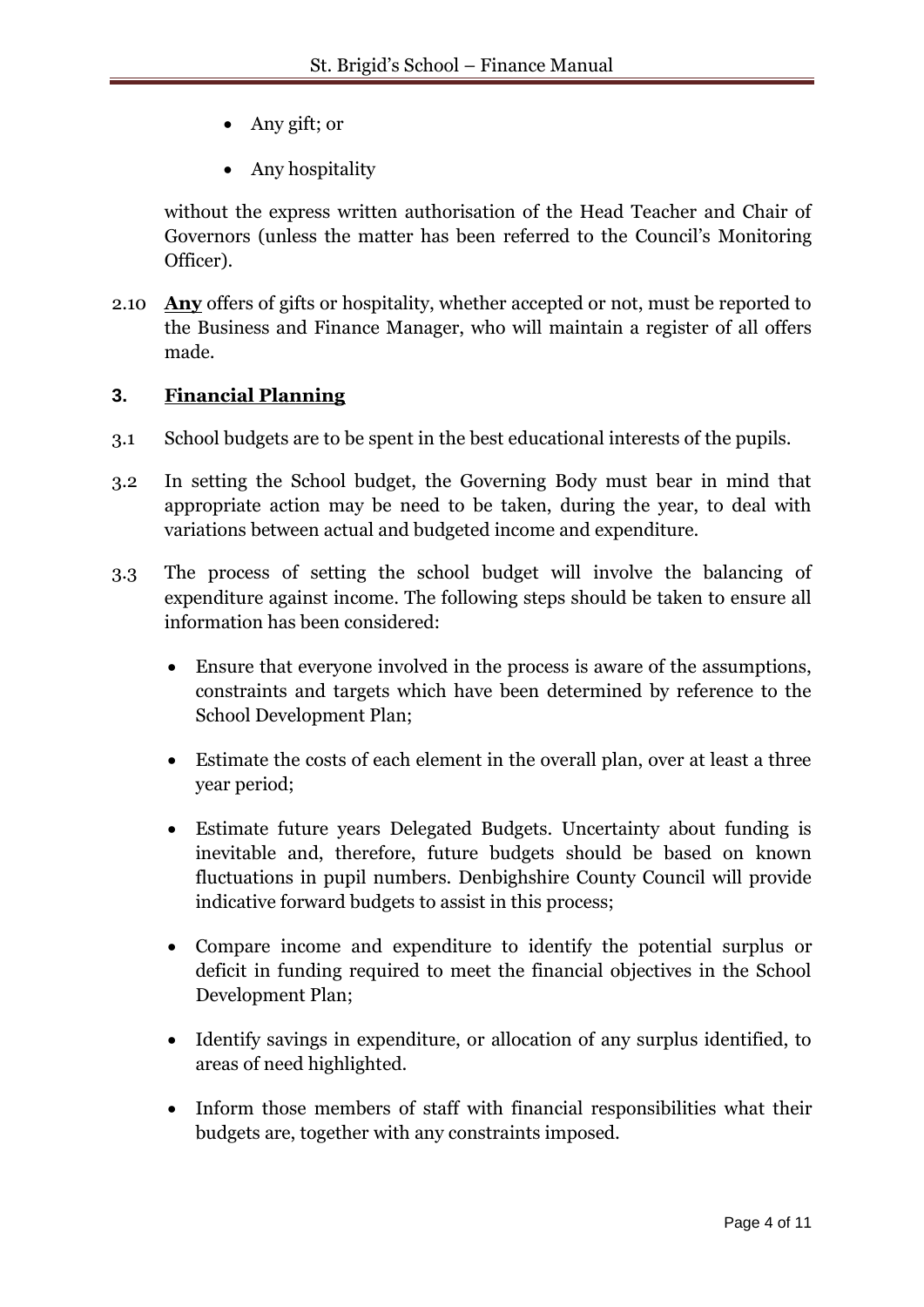- 3.4 The Business and Finance Manager is responsible for preparing a Draft Three Year Budget in accordance with a timetable agreed with the Head Teacher and Denbighshire County Council.
- 3.5 Once the Governing Body has approved the budget, the Business and Finance Manager will submit it to Denbighshire County Council in the format prescribed and by the date required (as set by the Council).

# **4. Financial Control and Monitoring**

- 4.1 The Finance Committee may authorise virement between budget allocations, which must then be reported to the Board of Governors and Denbighshire County Council. The Headteacher has delegated powers to vire up to £5,000 between budget headings and, in consultation with the chair of the governing body and the finance committee, to vire up to  $£50,000$  within the school budget. Any virement to be reported to the next full meeting of the governing body
- 4.2 In accordance with the requirements of Denbighshire County Council, the Business and Finance Manager is required to update the Council's Collaborative Planning System every month (from Month 2 [May]) in accordance with a timetable set by the Council.
- 4.3 The Business and Finance Manager will report the most recent monthly update to each meeting of the Finance Committee, which will contain a narrative to explain any variations. The report will also include a provisional revised closing balance.
- 4.4 If, at any time, the School forecasts an overall deficit balance it must comply with Denbighshire County Council's 'Challenge and Intervention Framework for Schools in Financial Difficulty (November 2014)'. A copy can be found on the 'Finance Manual' sub-directory on the Hwb All Staff drive.

# **5. Procurement, Ordering and Paying for Goods and Services**

- 5.1 Section 17 of the Council's constitution details the Council's contract procurement rules and with the ordering and paying for goods and services (including the engagement of consultants). These regulations also detail what exemptions and exceptions may apply (for example, emergencies or justification for alternative procurement methods).
- 5.2 In addition to the Financial Regulations and the Council's contract procurement rules, the Council has issued Schools Purchasing Rules which all schools are expected to formally adopt and publish on their websites – this was done by the Governing Body of St. Brigid's on 4 December 2014.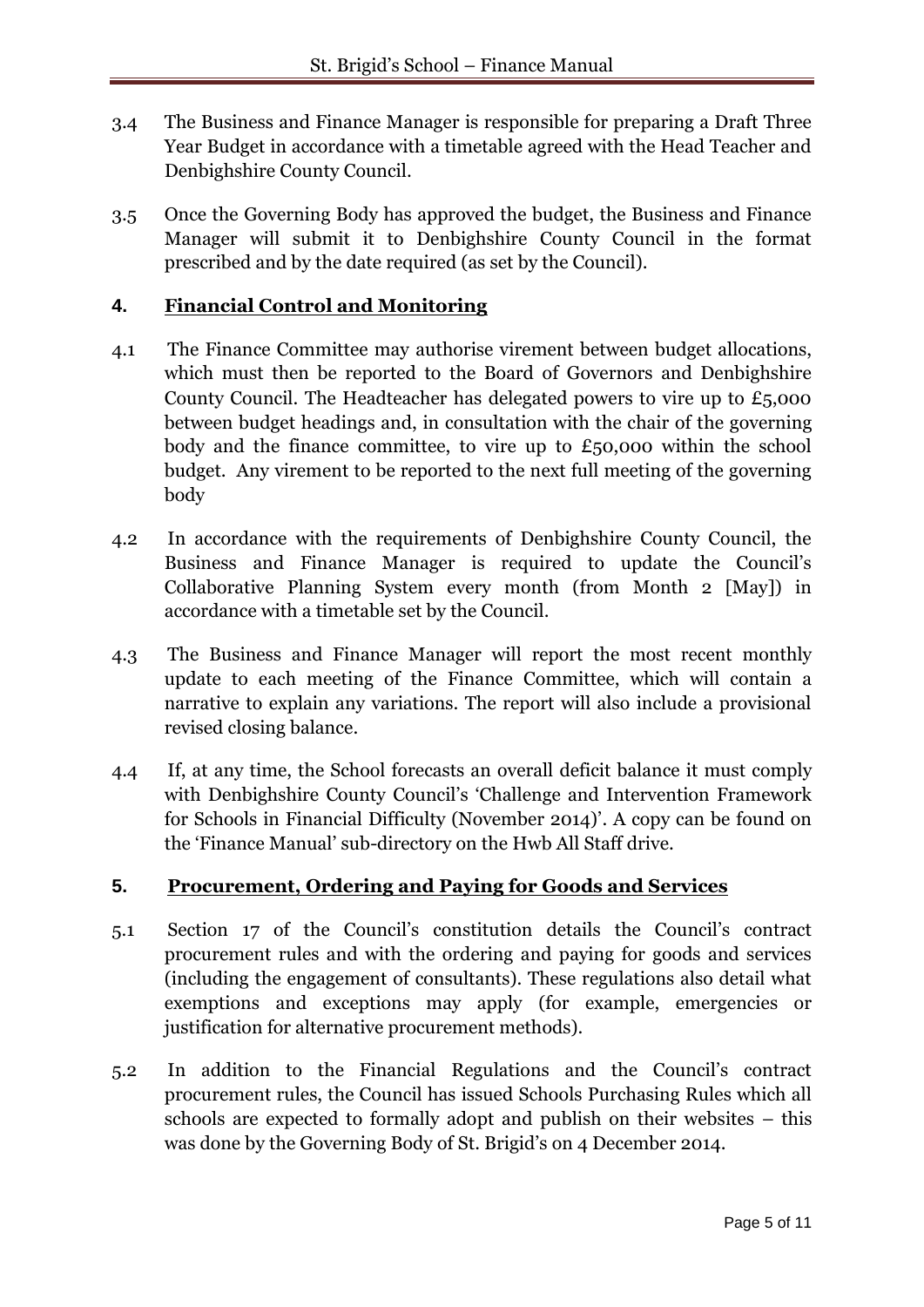5.3 Whilst these rules have been adopted, the Head Teacher still has delegated authority to expend up to £5,000, in accordance with the Terms of Reference approved by the Governing Body 16 October 2014. The Head Teacher, however, will bear in mind the requirements to obtain best value for money and will, where practicable, obtain one written quotation (faxed or e-mailed quotations are acceptable) before a formal purchase order is issued.

# **6. Income**

- 6.1 The Governing Body has overall responsibility for ensuring that all income due to the School is properly accounted for.
- 6.2 The Business and Finance Manager is responsible for checking the level of grant that the School should receive each year and ensuring all appropriate forms and returns, for Denbighshire County Council, are completed in an accurate and timely manner. Any discrepancies in either the amount or timing of expected receipts will be reported to the Board of Governors.
- 6.3 Official receipts are to be issued for all cash receipts.
- 6.4 The School will take regard to any appropriate policy statements, issued by Denbighshire County Council, in respect of income charges.

# **7. Charging Policy**

- 7.1 The school's Charging Policy sets out the scale of all charges for the use of school facilities, including lettings. This Policy is to be reviewed, annually, by the Finance Committee.
- 7.2 The agreed rates may be waived, or varied, at the discretion of the Head Teacher. All lettings are subject to completion of the appropriate Lettings Application form, available from the Facilities Support Officer, which must be authorised by the Head Teacher.
- 7.3 A copy of the authorised form is to be returned to the Hirer and any conditions stipulated must be adhered to. Even if the charge has been waived, a Lettings form must still be completed.

# **8. School Fund**

- 8.1 The School Fund is not an 'official' fund of either the Council or the School and, as such, must be operated separately to the School's Delegated Budget.
- 8.2 The use, and operation, of the School Fund must be in accordance with Financial Regulations and guidance notes issued (and regularly updated) by Denbighshire County Council.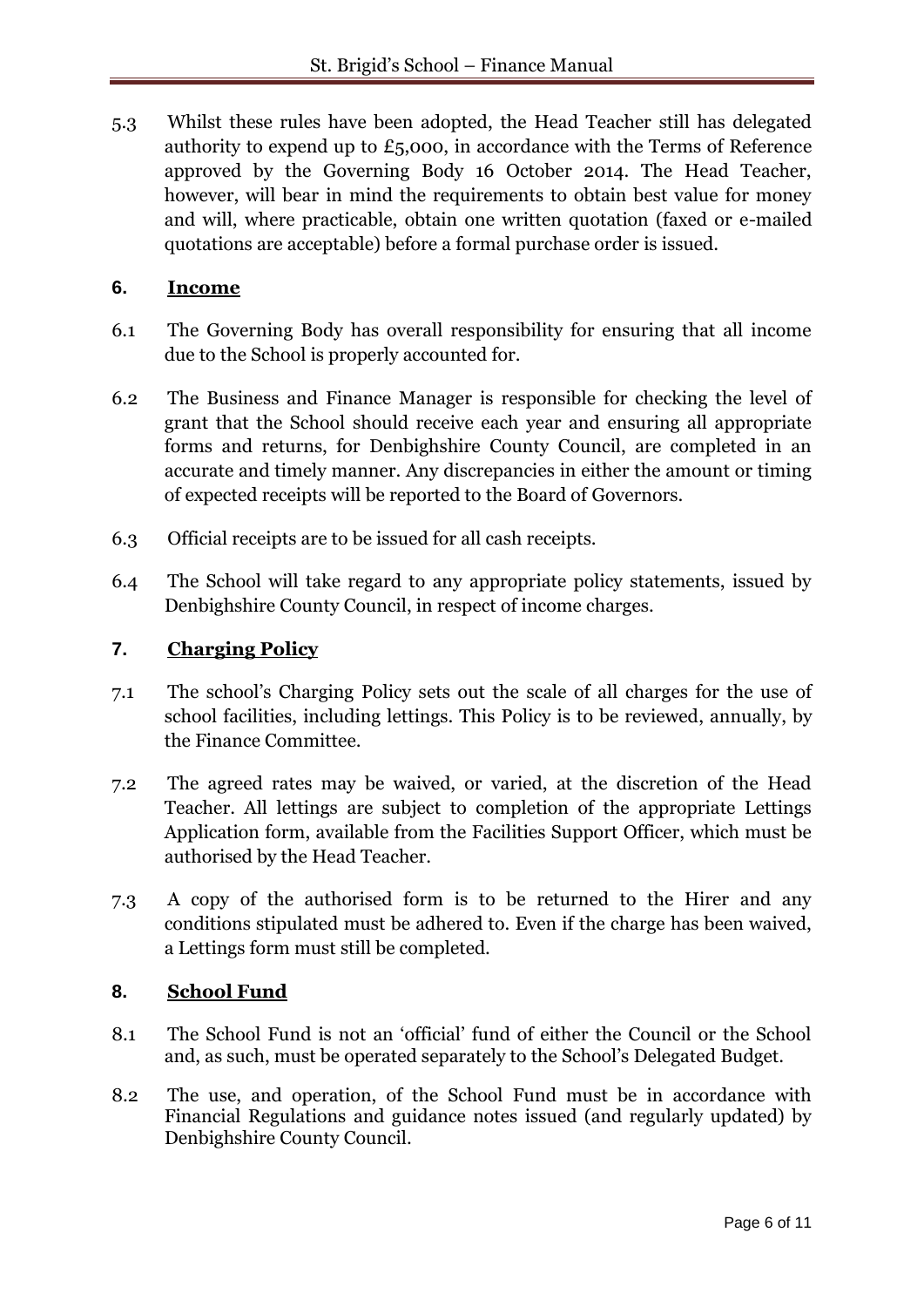- 8.3 Signatories to the School Fund, and authorisation limits are to be approved by the Governing Body.
- 8.4 The School Fund accounts are to be audited annually, with the audit certificate must be presented to the Governing Body and Denbighshire County Council's Internal Audit Services within seven months of the financial year end.

# **9. Imprest and Petty Cash Accounts**

- 9.1 The maximum cash to be held overnight, in School, is not to exceed  $\pounds$ 1,000 for each fund.
- 9.2 Two petty cash funds are to be kept one for the Delegated Budget (Imprest Account) and the other for the School Fund.
- 9.3 All cash received will be acknowledged by issuing a receipt.
- 9.4 Under no circumstances will any petty cash funds be used to cash personal cheques or provide loans to individuals.
- 9.5 Under no circumstances will cash payments be made to any individual, or organisation, without an official receipt being received in return.
- 9.6 Payments from Imprest and Petty Cash will only be made on presentation of valid receipts/vouchers. VAT receipts must be obtained, wherever possible, to enable full VAT recovery – for the Delegated Budget Imprest Account.
- 9.7 Payments for official staff travel and subsistence must be processed through the Payroll system and not reimbursed from the Imprest Account.
- 9.8 Imprest account claims will be processed monthly to enable quick recovery of VAT.
- 9.9 Both Imprest and Petty Cash accounts are to be reconciled weekly.

# **10. Security and Asset Control**

- 10.1 The Board of Governors is responsible for securely maintaining the School's assets.
- 10.2 An inventory will be kept of all assets valued at more than  $\epsilon_{500}$  (including items donated to the School).
- 10.3 The Facilities Support Officer will maintain a record of the location, make, model and serial number (as appropriate) of all assets.
- 10.4 At beginning of each Summer Term, the Facilities Support Officer will review the school's Asset Register, checking, where appropriate, with members of staff (who have been allowed exclusive use of any school asset) the continued existence, condition and adequacy of the security marking of any asset. Any significant losses, or damage, must be reported to the Board of Governors.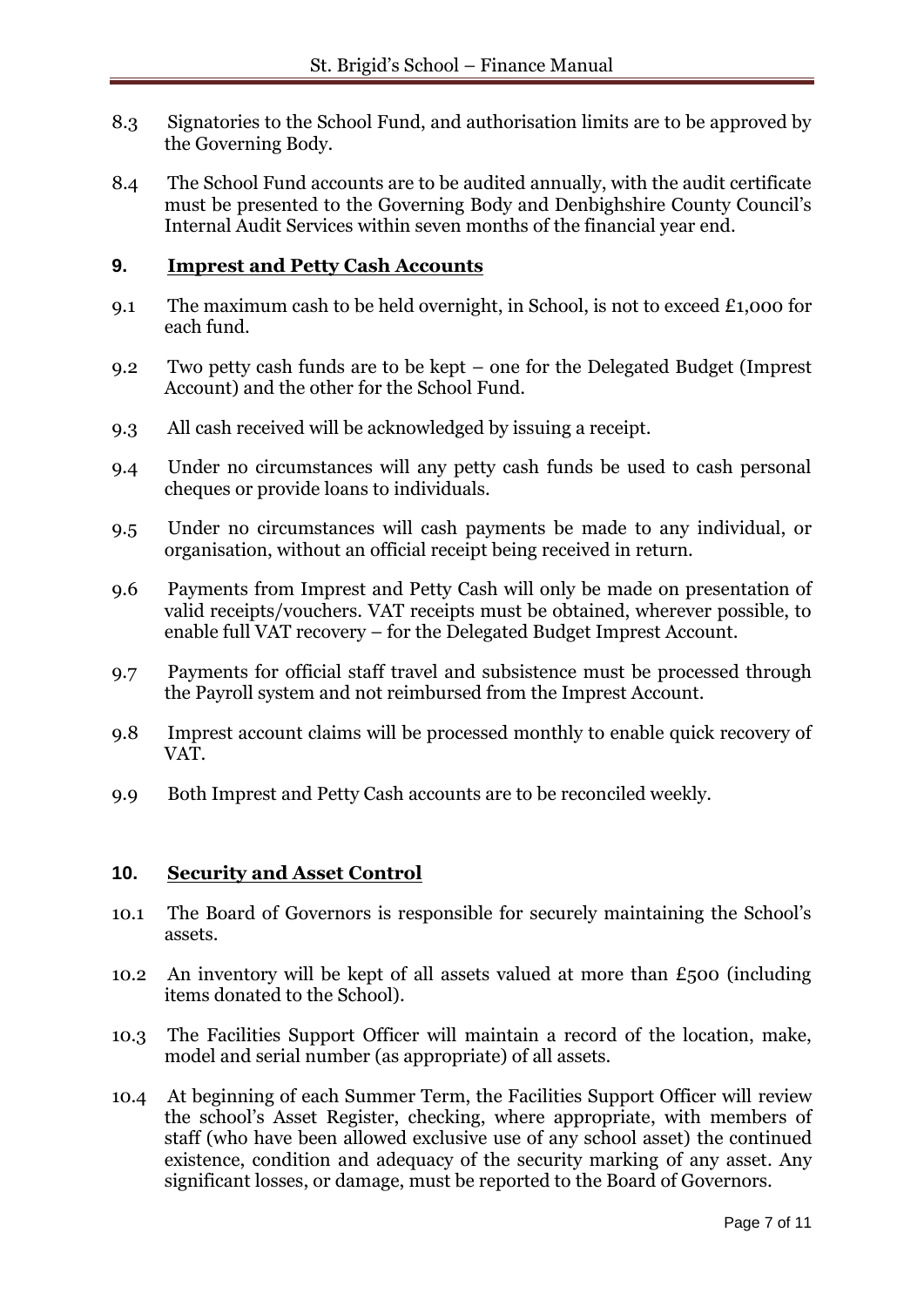- 10.5 No item of equipment is to be taken from the School without prior express permission from the Head Teacher and/or Business and Finance Manager.
- 10.6 No asset is to be sold without the approval of the Finance Committee and this will only be done in accordance with the Financial Regulations.
- 10.7 Access to financial, and other sensitive/confidential, software will be by password only. If any employee is aware that another person has obtained knowledge of the password then it must be changed immediately.
- 10.8 Passwords must be changed regularly, at least once a term.
- 10.9 Insurance is arranged through Denbighshire County Council.

#### **11. Payroll**

- 11.1 The Head Teacher and Business and Finance Manager are responsible for ensuring that sufficient segregation of duties exist between staff responsible for authorising staff appointments, overtime payments etc. and those staff responsible for processing payments to staff.
- 11.2 Promotions, salary increments and other changes to staff terms and conditions are approved by the Governing Body. Additions to, and deletions from, payroll are to be supported by the appropriate authorised documentation.
- 11.3 Personnel records must be stored in a locked cabinet in the Head Teacher's office.
- 11.4 Overtime and Supply teaching is to be supported by written justification of need and is to be authorised by the Head Teacher and is to be monitored against the approved budget for such costs.
- 11.5 Overtime claims are to be submitted at the end of each month, for payment with the following month's salary.
- 11.6 All other staff expenses are reimbursed in accordance with instructions issued by Denbighshire County Council.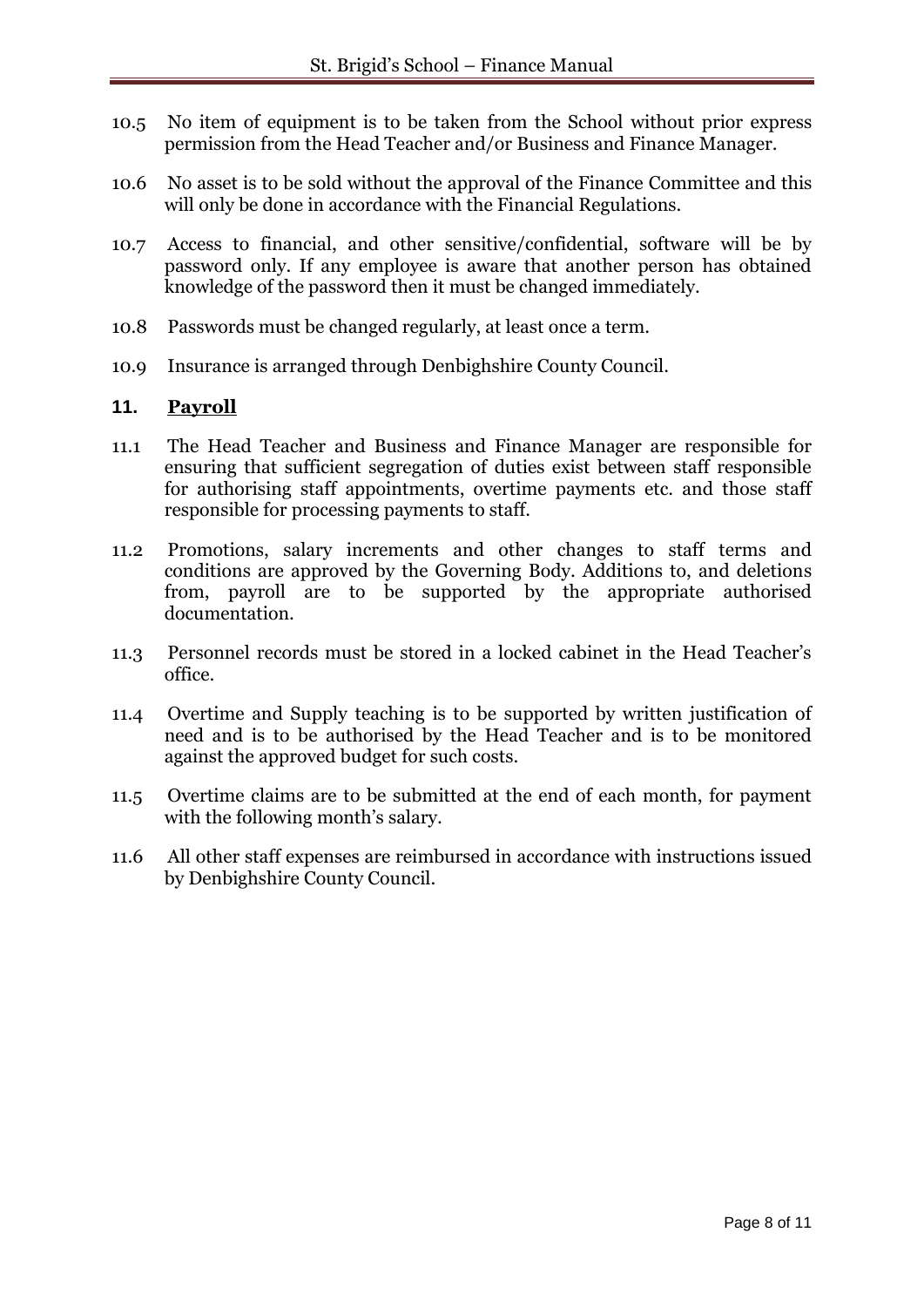Appendix 1

# **TERMS OF REFERENCE**

# **FINANCE COMMITTEE**

#### **Purpose**

This committee is established to review and agree the school's proposals for the budget and recommend the draft budget to the full governing body and to monitor income and expenditure for which the governors and staff are responsible and report as necessary.

# **Membership**

Four governors as agreed by the governing body.

The Head Teacher.

Non-governors are optional and are generally appointed because of skills they may have. Non-governors may be given a vote if the governing body agrees.

The majority of members must be governors.

# **Disqualification**

None.

# **Restrictions on persons taking part in proceedings**

Associate pupil governors.

Governors who work at the school when the subject for consideration is the pay progression of any person employed to work at the school.

Any governor where there may be a pecuniary interest or a conflict of interest.**<sup>1</sup>**

# **Election of chair**

Appointed by the governing body or elected by the committee - to be determined by the governing body. Members of staff and registered pupils at the school cannot be a chair of a committee.

#### **Clerk**

1

A clerk may be appointed if required. It may be the same person who clerks the governing body or someone different.

<sup>1</sup> Regulation 63 and Schedule 7 of The Government of Maintained Schools (Wales) Regulations 2005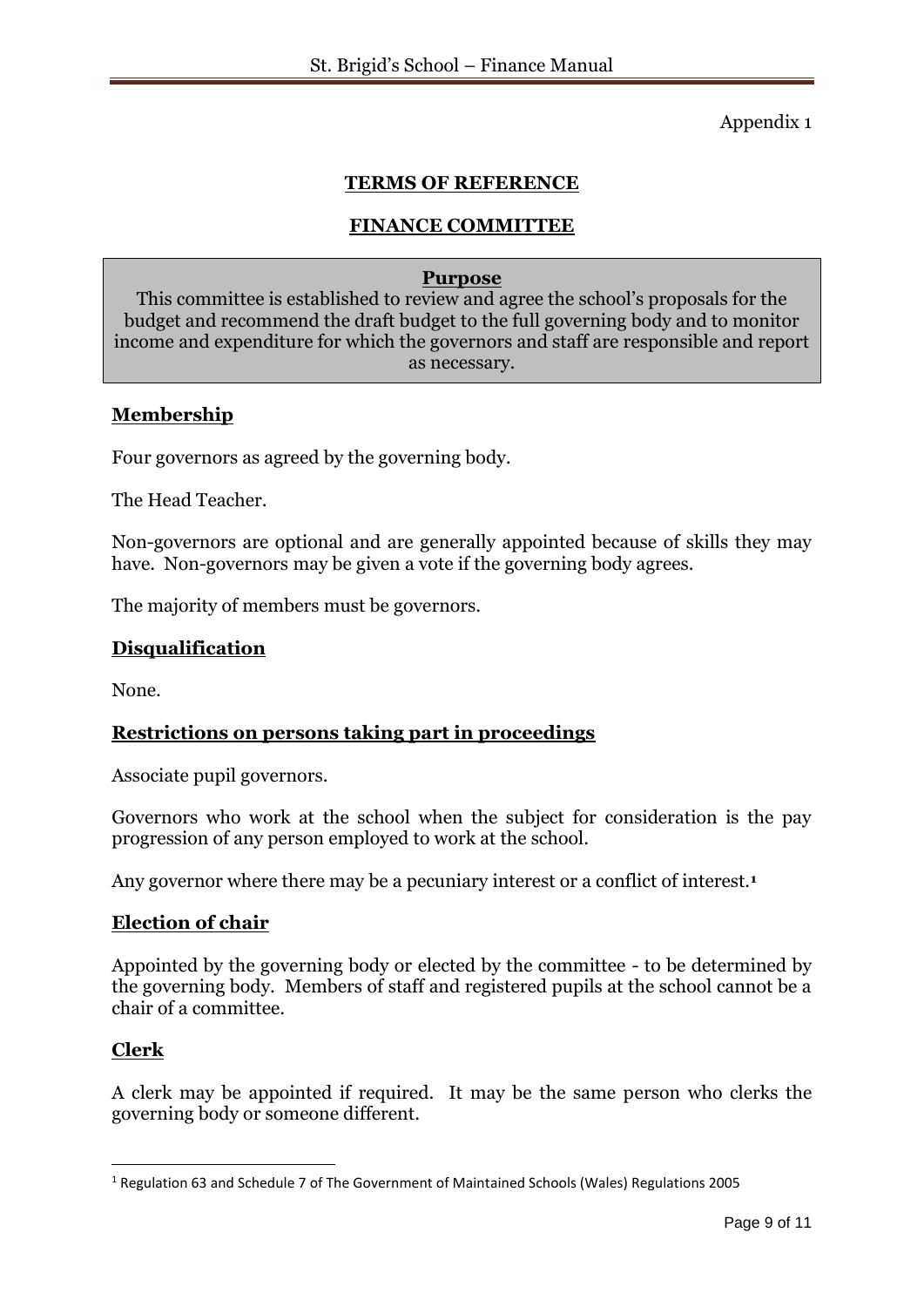# **Quorum**

The quorum for this committee is 50% of the membership, rounded up to the nearest whole number excluding vacancies and any suspended governors.

#### **Delegated Powers**

Full delegated powers for decisions granted to this committee, other than for approval of the annual school budget, by the governing body on 16th October 2014, with all delegated decisions reported to the next full meeting of the Governing Body. Delegated powers granted to the Head Teacher are detailed in Paragraph 5.3, above.

# **Meetings**

The committee should meet as least once a term.

Minutes of all meetings will be taken and retained by the clerk or the person acting as clerk.

The recommendations / decisions of the committee will be brought to the full governing body for ratification / information.

#### **Terms of Reference**

- To ensure that the school operates within the Financial Regulations of the Local Authority;
- To provide guidance and assistance to the Head Teacher and governing body in all matters relating to budgeting and finance;
- To monitor income and expenditure;
- To draft the budget in line with priorities set out in the school development /improvement plans;
- Present the draft annual budget to the full governing body for consideration and approval by 31 May each year;
- To monitor staffing levels in line with the budget;
- To implement pay policies;
- To determine whether sufficient funds are available for pay increments as recommended by the Head Teacher / pay review committee;
- To monitor pupil number trends to assess the effect on the budget allocation;
- To determine the financial delegation by the full governing body to the Head Teacher;